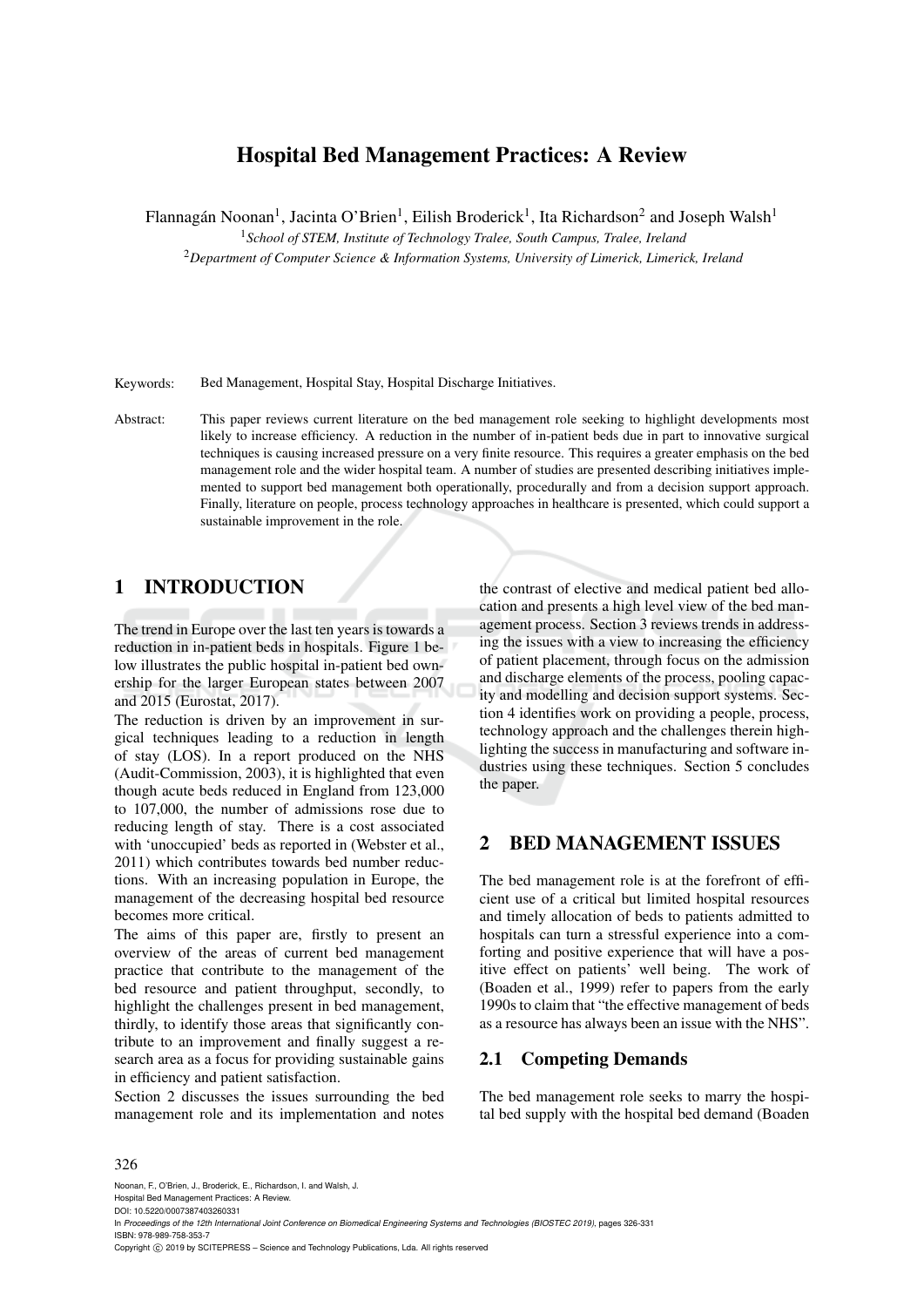

Figure 1: Changes in inpatient bed numbers for a subset of European countries.

et al., 1999). At the top level, two competing demand streams exist, elective patients and medical emergency patients. The admission of the elective patient would appear to be more controlled as in most instances the procedures are well defined and in the case of private patients, is funded by standard insurance packages with set times defined for individual procedures. Elective day-case patients similar to elective surgical patients are considered well defined and generally have dedicated bed resource allocated. However, (Ortiga et al., 2012) states that numerous case studies indicate elective admissions cause the greatest variation as they are more unpredictable and this is supported by (Allder et al., 2010a). In (Sant et al., 2015) it is shown that the Day Care Unit in a focus hospital had 3.9% of patients who were not discharged as planned. In contrast (Allder et al., 2010a) states that the vast majority of emergency patients require a very short LOS.

#### 2.2 Other Considerations

The report (Audit-Commission, 2003) covers a range of issues that affect the placing of patients in beds in a hospital, such as, speed of admission, admitting a patient to an appropriate ward, providing single sex wards, isolation requirements, avoiding cancellation of elective surgical procedures due to restrictions on beds. This is not an exhaustive list but servers to illustrate the breath of issues faced by the bed management role. Fundamentally the bed management role is to make the best use of existing beds.

#### 2.3 Process

Figure 2 below, provided in (Boaden et al., 1999), but reproduced from an earlier Audit Commission report, illustrates a high level view of the bed management process.



#### Source: Audit Commission, (1992)

Figure 2: The bed management process (Boaden et al., 1999).

The bed resource is constrained until a patient exits the process through discharge and the bed they occupied is made available for the next patient. When emergency admissions are high, such as in the winter period there is a motivation to reduce the number of elective procedures as suggested in (Audit-Commission, 2003; Proudlove et al., 2003; Ortiga et al., 2012). This is particularly true in public hospitals where public perception of long emergency room waiting times can create pressure to address this issue. This also has impact in terms of the waiting list times being extended. An exploration of this issue (Proudlove et al., 2003) highlights the bed management role in maintaining a stock of beds but raises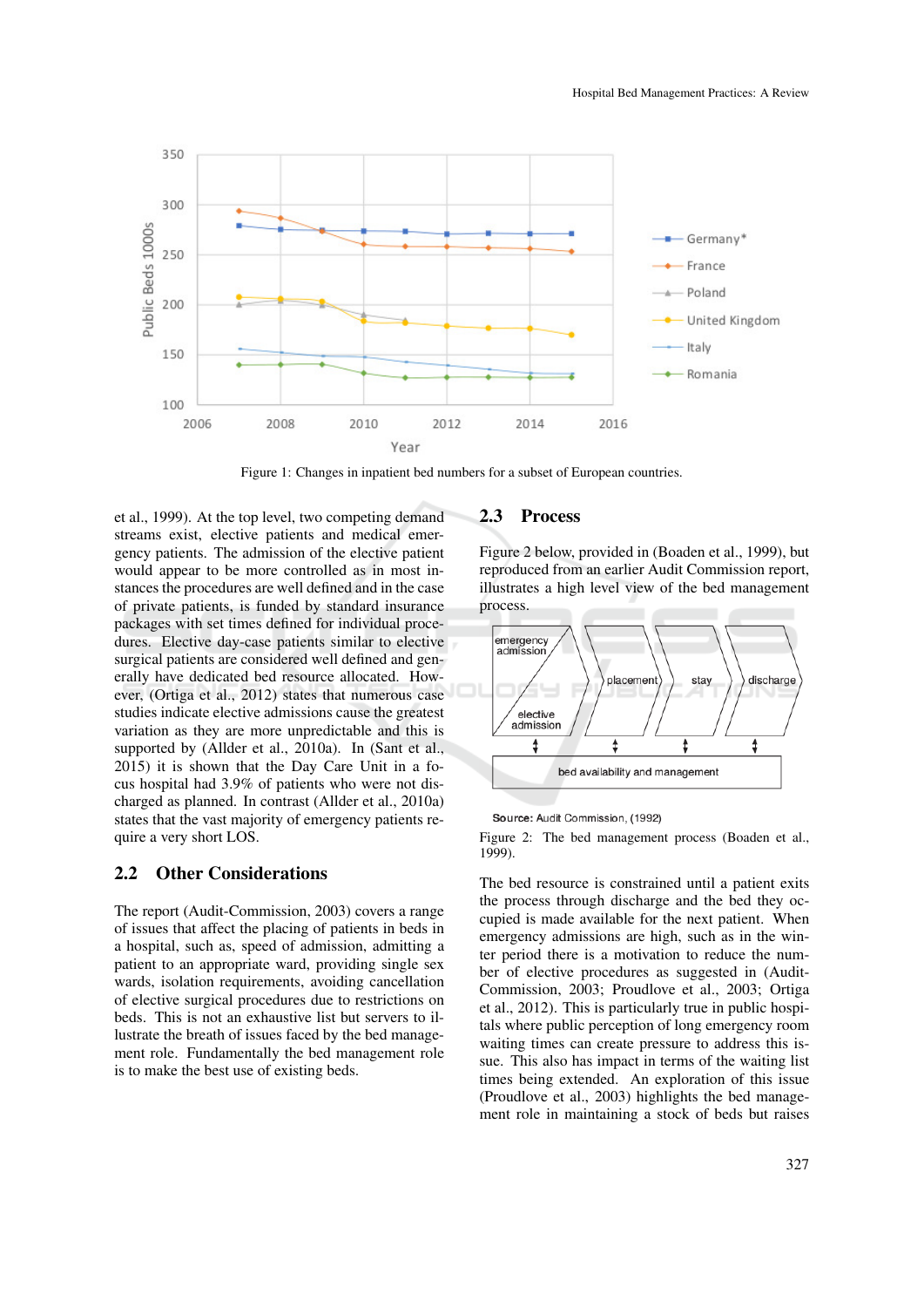the point that due to the routine hours of the hospital in general and the bed management presence in particular, capacity can decrease due to out of hours admissions.

Many papers (Allder et al., 2010a; Allder et al., 2010b; Zhu, 2011; Wertheimer et al., 2014; Patel et al., 2017) raise the issue of patients being admitted at a time prior to the normal patient discharge time occurring. This gives rise to an apparent shortage of beds. This further impacts the patient experience, in that they are provided with temporary accommodation only to be moved again to their final destination. This creates an air of uncertainty for them which can cause distress or angst and impacts their recovery time and hence LOS. This can exacerbate bed shortages.

### 3 BED MANAGEMENT TRENDS

Figure 2 provides a simple linear view of the patient journey in terms of the bed management process. Within the bed management role there is most scope to affect change in the admission or discharge areas.

#### 3.1 Addressing Discharge

Discharge is a common process element to target. Some of the studies mentioned above (Wertheimer et al., 2014; Patel et al., 2017; Cho et al., 2017) and others (Mustafa and Mahgoub, 2016; Zhu, 2011; Webber-Maybank and Luton, 2009) suggest tackling this problem by focussing on early discharge. Other sources (Petitgout, 2015) suggest a dedicated discharge planning function as as a solution. However in their study (Mabire et al., 2018) on nursing discharge planning, it is shown that for older patients, being discharged to home, there is an increase in length of stay without additional benefits to the patient. They also added that nursing discharge planning is a complex intervention and difficult to evaluate. In (NHS, 2004), it is highlighted that 80% of discharges are 'simple' discharges and that the focus should be on completing these in a timely fashion for best efficiency. The report also suggests that the focus on discharge should begin immediately with a discharge date set within twenty-four hours of the patients' arrival in hospital. Another area of improvement it suggests is extending discharges as a seven-day activity. This is also echoed in other reports (Audit-Commission, 2003; Allder et al., 2010a) where its impact is illustrated by the LOS of a patient being correlated to the day of admission.

#### 3.2 Discharge Initiatives

Three very similar studies are discussed (Wertheimer et al., 2014; Patel et al., 2017; Mustafa and Mahgoub, 2016) that apply interventions to the discharge process to bring about earlier discharge. All signify the importance of teamwork and the role of the multidisciplinary team in discharge. Figure 3 illustrates the broad roles that are involved in treating a patient, for both elective and emergency patients (NAO, 2000).



Figure 3: The roles involved in patient treatment (NAO, 2000).

A study (Wertheimer et al., 2014) states that all the stakeholders and staff involved in the launch of an initiative to increase the discharges before noon (DBN) were invited to a kick-off meeting. This was implemented to educate everyone involved in the importance of the issue and the plan for improvement. The focus was on it being a multi-disciplinary team responsibility to achieve discharges. Two separate areas were involved in the initiative and competition was fostered between the two areas towards achieving the goal. The main tools were a checklist and a website using automated emails to provide updates. Daily meetings were used to focus on the current day's discharges, plan the following day's discharges and keep everybody apprised of performance. The paper reports that there was an increase in the number of discharges before noon with an earlier average discharge time over a 13-month period after the intervention. A further outcome was a reduction in the average LOS and unexpectedly a reduction in the number of 30- Day re-admissions. The latter was not considered statistically significant. These two factors were very positive as there was concern that attempts to keep patients an extra day to help achieve the discharge before noon may occur. The other concern was that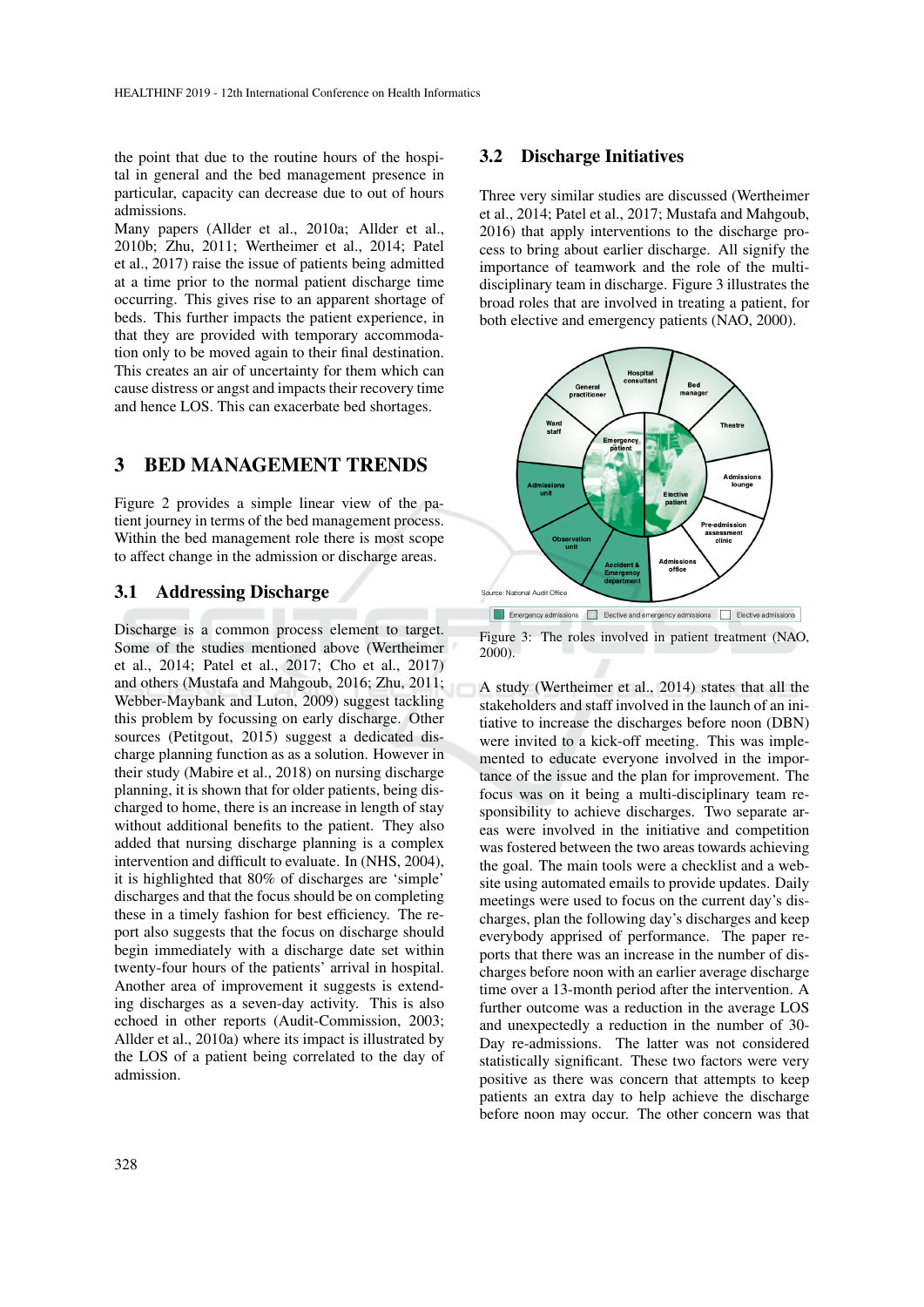patients could be discharged before they were fully ready to be discharged resulting in them requiring hospitalisation again due to early discharge. The figures proved this not to be the case.

A further study (Mustafa and Mahgoub, 2016), had a similar outcome and improvement rate to the study above (increase from 7% to 34% versus an improvement above from 11% to 38%). A multi-disciplinary discharge team was formed to study the problem. A list of possible causes was drawn and a Pareto chart compiled to highlight the major sources of delay. A number of Plan-Do-Study-Act (PDSA) cycles were conducted over a 26-month period. It was noted in the report that sustainability was a challenge due to the requirement for regular feedback which was time consuming. The suggestion was that with automation, this feedback would become easier and thus more sustainable. There was no report of LOS improvement but the report did state that it did not degrade.

(Patel et al., 2017) followed the same pattern. As in (Mustafa and Mahgoub, 2016), a multi-disciplinary team was established to identify the key reasons for delayed discharge. Each quality improvement initiative contained an education, process change and audit and feedback element using PDSA cycles. The DBN rate increased from 10.4% before the intervention to 19.7% after 24-months. DBN to skilled nursing facilities had a more dramatic change from a baseline rate of 14% to 33.2% after 24-months. The average LOS (from 5.88 to 5.60) and 30-Day readmission rate (17.5% to 17.0%) remained relatively stable over the period of the intervention. The report commented on the challenges of sustaining the improvements in an academic environment with rapid staff turn-over, the commitment of resource to regular meetings and creation of audit tools and feedback mechanisms.

#### 3.3 Addressing Admission & Discharge

An approach applying interventions in both the admissions and discharge areas of the bed management process is reported in (Ortiga et al., 2012). The primary intervention mechanism at admission was the change to admitting patients on the same day of surgery for a large percentage of patients. This had an obvious reduction in LOS due to the elimination of the pre-surgery stay for these patients. The interventions at the discharge area were similar to those reported above. The elective patient LOS reduced from 4.85 days prior to intervention and 4.54 days two years later. The global LOS reduced from 8.56 days to 7.93 days over the same period excluding day surgery patients.

#### 3.4 Communication

Technology has a role to play in bed management and real-time information through the use of technology can aid decision making (Roswo et al., 2003). This report provides case studies on the implementation of technology to assist in the bed management role. A key benefit stated in the report is the ability to make information available enterprise wide allowing for quick decision making and feedback. Infosys, an IT consultancy company promote combining technology with process engineering to provide a solution to the complexity of the bed management role in their (Balaji and Brownlee, 2009) report. Technology is referred to in a general way with an emphasis on process engineering. A further industrial report on process engineering aimed at increasing patient throughout is presented in (Kobis and Kennedy, 2006). This is more a high-level view but does emphasise both a process viewpoint and the need for a organisational resolve to succeed.

### 3.5 Modelling

Another approach is to implement modelling to help with decision making and decision support systems. One such approach is detailed in (Teraiya and Makwana, 2015) which applies a mathematical model, on an assumption of a Poisson probability distribution rate arrival of patients. The approach was to gather data over a period and apply the data to the model to predict the arrival rate of patients and their LOS to help with accommodating them.

A similar approach was adopted (Griffiths et al., 2013), for an CCU, to increase throughput, smooth daily bed occupancy, predict occupancy levels over the coming days and identify staffing levels to better manage costs. This approach again used historic data as an input to the model.

In (Matos and Rodrigues, 2011), the paper promotes modelling annual data for prediction and augmenting the modelling with information technology systems to provide hospital personnel with the information necessary to increase resource effectiveness. Another study (Baru, 2015) creates a decision support simulation model and uses hospital data to test a number of hypotheses and compare actual and simulated LOS and used statistical techniques to validate the model. A slightly different approach is taken in (Schmidt et al., 2013) for a decision support system for bed management, where cost factors include ward occupancy, change of ward occupancy assignment delay and an affinity cost that allows an administrator to define a cost. A simulation was created from ac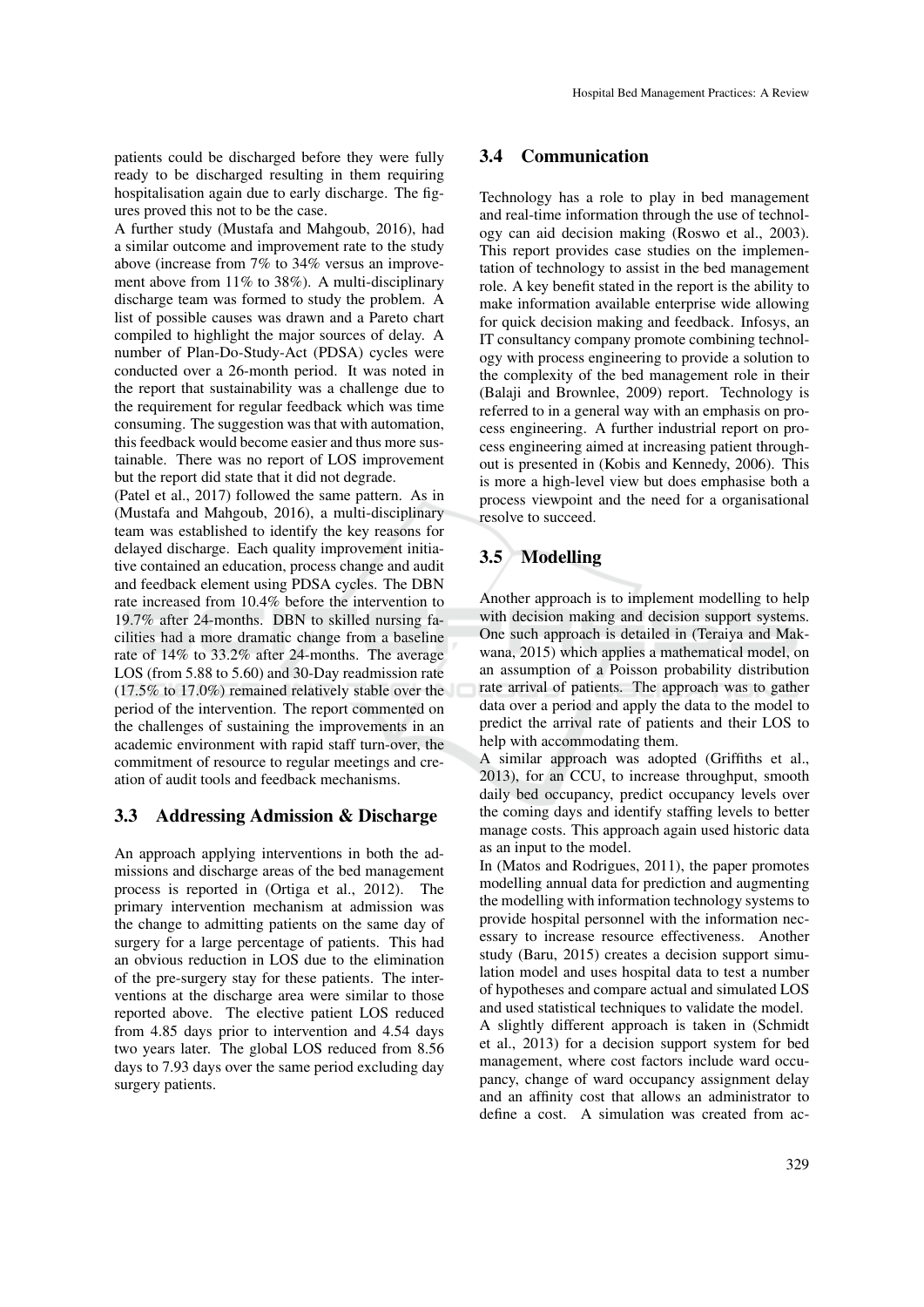tual hospital data and the output compared to the actual assignment. One of the limitations noted is that the software looked at only one resource, bed capacity, whereas in reality multiple other resources would need to be factored in as part of the placement planning.

The concept of modelling is taken a step further in (Bolt and Sparks, 2013) where a surveillance tree methodology is used to predict changes in presentations in hospital emergency rooms to allow implementation of the management of the change. The surveillance tree methodology is shown to be more robust in unknown sub-populations over an exponentially weighted moving average (EWMA) model for a similar population.

Modelling is also used to manage the allocation of beds in clinical specialisations in a hospital. A multiattribute value theory model is proposed in (Tsai and Lin, 2014) to improve the quality of patient-bed assignment in terms of ward specialisation compliance. This too is the subject of a proposed model by (Lee et al., 2017) to partition clinic services in the hospital to provide an efficient means of allocating beds to the medical specialisations. They address the issue of how many specialisations to form, the number of beds to allocate to each specialisation and how to partition services amongst the specialisations using a two stage framework. The method provide balanced models for the trade-off between pooling capacity and focused care using a initial clustering of services while the subsequent stage performs optimisation of the feasible solutions returned by the initial stage.

## 4 PEOPLE, PROCESS & **TECHNOLOGY**

In the previous sections, a number of initiatives have been highlighted with regard to improving patient throughput in hospitals, in an environment of reducing bed numbers. The sustainability of such issues was reported as challenging due to the commitment and effort required to keep the initiatives going while performing a primary role in caring for patients.

A argument is put forward (Sherer et al., 2017) that implementing coordination in healthcare is more difficult due to the many external influences including payment and regulatory mechanisms, privacy constraints and the level of professional control amongst others.

The report introduces the control theory interdependence types of 'pooled', 'sequential' and 'reciprocal', in order of complexity and the associated coordination mechanisms of 'standardisation', 'plan' and

'mutual adjustment'. The report goes on to state that while care monitoring is achievable at the pooled level, for care coordination a reciprocal level of interdependence needs to be achieved. This is only achieved through a very high level of information sharing.

A comparison in this report, between industry's successful coordination re-engineering and the additional challenges associated with implementation in healthcare is echoed in (Husby, 2012). In this second study, the adoption of the 'lean' concept used so successfully in manufacturing and software is promoted using hoshin. The paper states that the adoption of the lean techniques has potential to facilitate coordination in the healthcare environment but needs significant capabilities and management to achieve success. The study proffers a practical approach for undertaking a hoshin initiative. It also underpins the criticality of improving coordination in people process technology as increased technology deployment is driving increasing health costs without a matched impact in care.

# 5 CONCLUSION

This paper has examined bed management and shown it to be a key area to increase patient throughput thus making a scarce resource available to more people. The trend for decreasing bed numbers, with increasing population can only serve to increase pressure on the bed resource. An increased efficiency can help to counter this pressure.

There is a constant application of initiatives to work towards a more efficient use of bed resource but the effort of sustaining them is an issue.

This paper's contribution is to highlight the need for sustainable solutions in addressing bed management. It further suggests, a holistic approach to looking at people, processes and technology to create greater coordination in the healthcare sector as successfully applied in manufacturing and software could be the key to providing the sustainability required to maximise efficiency of the bed resource.

## ACKNOWLEDGEMENTS

This work was supported with the financial support of the Science Foundation Ireland grant 13/RC/2094 and co-funded under the European Regional Development Fund through the Southern & Eastern Regional Operational Programme to Lero - the Irish Software Research Centre (www.lero.ie)